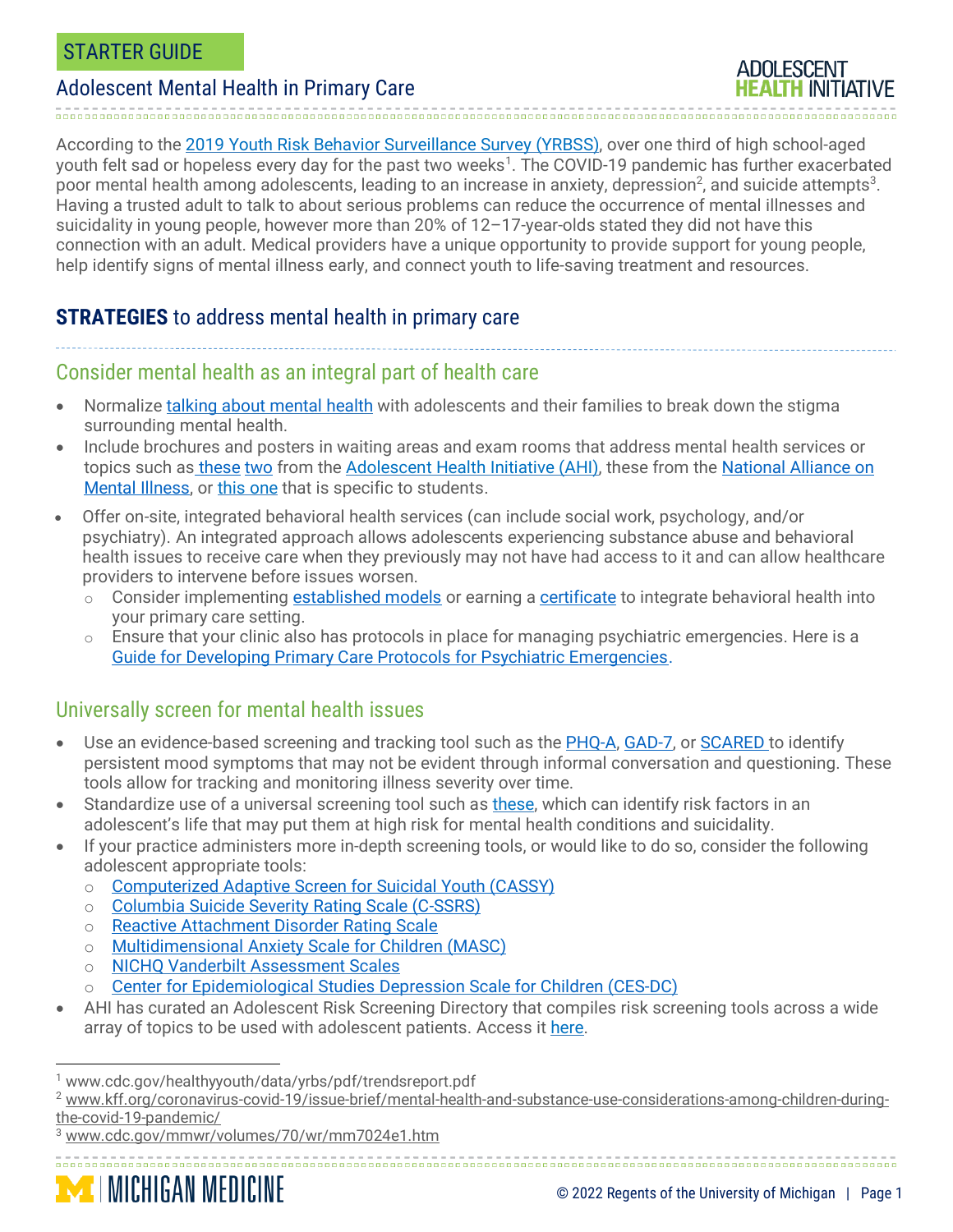### Discuss confidentiality for mental health care for adolescents

- Learn about confidentiality and minor consent laws in your state related to mental health services. Browse AHI's [Confidentiality](https://www.umhs-adolescenthealth.org/improving-care/spark-trainings/confidentiality-laws/) Laws Spark library, which features 15-minute ready-to-use trainings that are easily accessible and tailored to specific state laws, or review the Guttmacher Institute's [guide](https://www.guttmacher.org/state-policy/explore/overview-minors-consent-law) to state laws and [policies.](https://www.guttmacher.org/state-policy/explore/overview-minors-consent-law)
- AHI also has state specific *Teens, Privacy, and Health* [posters](https://umhs-adolescenthealth.org/improving-care/health-center-materials/health-rights-posters/) that outline confidentiality laws and can be displayed in clinic spaces. Contact us at adolescenthealth@umich.edu for a poster specific to your state.
- Emphasize with adolescent patients' situations in which confidentiality must be broken according to your state laws. Consider using a phrase like "What we talk about will stay between you and me except if I hear that you might hurt yourselves or others, or that others are harming you."
- If confidentiality must be broken because the young person has disclosed any of the information laid out above, let them know in a respectful manner and guide them through next steps. Consider these phrases:
	- $\circ$  I heard that you are thinking of hurting yourself and as your provider, I cannot let you leave the office without seeking help. We are going to work on a plan together, who can I contact for you?
	- o You disclosed that someone close to you has abused you and that is something that I am mandated to report. Here is what will happen next (police report, etc.). How can I help you feel safe during this process?
- Ensure that adolescent patients have time alone with the provider, without a caregiver present. Discuss mental health during this time. You can draw from their screening responses to elicit a conversation. Here are some examples of questions to ask:
	- $\circ$  I see from your survey that you have felt sad, down, or hopeless recently. Would you like to tell me a little more about that?
	- o What is the hardest part about being you right now?
	- o Do you ever think about harming yourself?

**MINICHIGAN MEDICINE** 

• Talk to adolescent patients about who they would like to have access to information about their mental health. This may change depending on the situation and their age, so it can be valuable to revisit consent documentation regularly.

# Understand and respect developmentally appropriate behaviors and emotions

- Actively listen without judgment to the issues adolescent patients are facing, validate their concerns, and provide resources and referrals when appropriate.
- Talk through common barriers to therapy for adolescents. Some teens may feel like they cannot go to therapy because of cost, schedules, confidentiality, transportation, or other reasons.
	- Telehealth for therapy can be a great option for some teens. [MC3](https://www.depressioncenter.org/mc3) offers psychiatry support to primary care providers in Michigan who are managing patients with behavioral health problems. For more information on effectively using telehealth with adolescent patients check out this [resource](https://www.aap.org/en/news-room/campaigns-and-toolkits/promoting-telehealth/) from the AAP and AHI's *Providing [Adolescent-](https://umhs-adolescenthealth.org/wp-content/uploads/2020/07/virtual-care-starter-guide.pdf) Centered Virtual Care* Starter Guide.
	- o Connect youth with an insurance provider or patient navigator if coverage or cost is an obstacle.
	- o Create and reference a list of local mental health providers who offer services on a sliding fee scale or at low cost.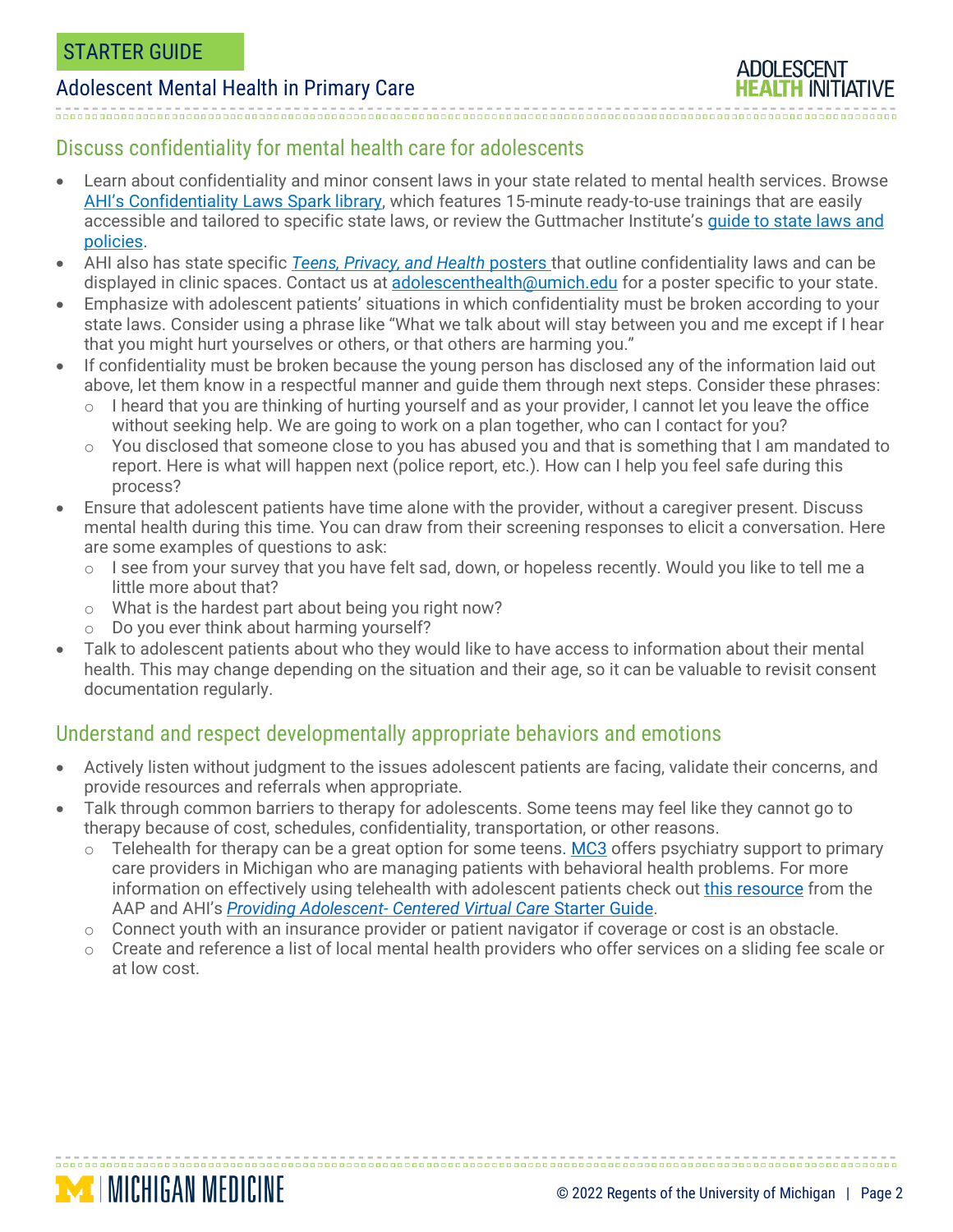#### Focus on strengths

- Identify potential protective factors in a young person's life that can support their mental health such as participation in extracurricular activities, connection to the community, positive relationship with caregivers, spirituality, etc.
- Consider asking adolescent patients questions, like the following to draw out some of their strengths:
	- o What's something you like about yourself, your family, your school?
	- o Who's an adult you can talk to when you are feeling down?
	- o What's your favorite thing to do outside of school?
	- o What's something you're good at?
	- o Where do you feel the safest?
	- o How would your best friend describe you?

### Have a robust, up-to-date list of youth-friendly mental health referrals and resources

- Ensure that any community organizations on your [referral](https://www.umhs-adolescenthealth.org/wp-content/uploads/2019/10/communityresourceguidetemplate.pdf) list are [youth-friendly.](http://www.umhs-adolescenthealth.org/wp-content/uploads/2018/12/ahi-youth-friendly-services-checklist.pdf)
- Provide adolescents with a variety of online and electronic resources, including websites, apps, and crisis lines such as those listed below:
	- o [Crisis](https://www.crisistextline.org/) Text Line for emergency support
	- o JED's Mental Health [Resource](https://www.jedfoundation.org/mental-health-resource-center/) Center
	- o [Ok2talk.org,](file://///corefs.med.umich.edu/shared2/CHS_Shared/AHI/Resources/Starter%20Guides/Youth%20Mental%20Health%20SG/ok2talk.org) a support line for youth
	- $\circ$  [TheTrevorProject.org](file://///corefs.med.umich.edu/shared2/CHS_Shared/AHI/Resources/Starter%20Guides/Youth%20Mental%20Health%20SG/TheTrevorProject.org) provides crisis intervention and suicide prevention services to lesbian, gay, bisexual, transgender, and queer or questioning (LGBTQ+) youth
	- o [HalfOfUs.com](file://///corefs.med.umich.edu/shared2/CHS_Shared/AHI/Resources/Starter%20Guides/Youth%20Mental%20Health%20SG/halfofus.com) raises awareness about mental health and connects young people to resources
	- o [Talkspace](https://www.talkspace.com/blog/introducing-talkspace-for-teens/) for Teens or 7 [Cups](https://www.7cups.com/) for online therapy
	- o [Calm](https://www.calm.com/) and [Headspace](https://www.headspace.com/) apps for meditation
	- o ADAA's Mental Health Resources for the Black [Community](https://adaa.org/finding-help/blackcommunitymentalhealth) and MHA's resources on Black and [African](https://www.mhanational.org/issues/black-and-african-american-communities-and-mental-health) American [Communities](https://www.mhanational.org/issues/black-and-african-american-communities-and-mental-health) and Mental Health

### Recognize the role that systems of power and oppression play in the mental health of youth with marginalized identities, and practice equitable care.

- Commit to continual growth at the individual, institutional, and systemic levels to dismantle discriminatory practices.
- Seek ongoing professional development opportunities, including developing a Diversity, Equity, and Inclusivity workgroup, and auditing current policies and procedures, including hiring practices, etc.
- Reference **SAHM's [Anti-Racist](https://www.adolescenthealth.org/Resources/Anti-Racism-Toolkit.aspx) Toolkit** for suggestions on how to address racism and its harmful effects in your practice.
- Familiarize your staff with caring for LGBTQ youth using [Learning](https://www.lgbthealtheducation.org/wp-content/uploads/2016/09/2015_05_May_LGBT_Learning_Modules.pdf) Modules from The National LGBT Health Education Center/Fenway Institute, LGBTQ+ Care: Training and [Resources](https://nursejournal.org/resources/lgbtq-care-training-and-resources-for-nurses/) for Nurses, and the [LGBTQ+](http://www.umhs-adolescenthealth.org/improving-care/spark-trainings/lgbtq-youth-series/) Spark [mini-trainings](http://www.umhs-adolescenthealth.org/improving-care/spark-trainings/lgbtq-youth-series/) from [AHI.](https://umhs-adolescenthealth.org/)
- Engage regularly in training on the history of discrimination and racism in health care, health equity, and bias. Below are a few resources that examine implicit bias among health care professionals and medical staff, and provide strategies to address the issue.

- o American Academy of Family Physician's **Implicit Bias [Training](https://www.aafp.org/news/practice-professional-issues/20200115implicitbias.html) Guide**
- o Healthcare Education & Training's (HCET) [Addressing](https://hcet.org/assets/files/Addressing-Implicit-Bias-to-Better-Serve-Youth-4.12.18.pdf) Implicit Bias to Better Serve Youth
- o Grand [Rounds](https://childrensnational.org/news-and-events/video-gallery/implicit-racial-bias-in-healthcare-grand-rounds) video from Children's National

**MICHIGAN MEDICINE**